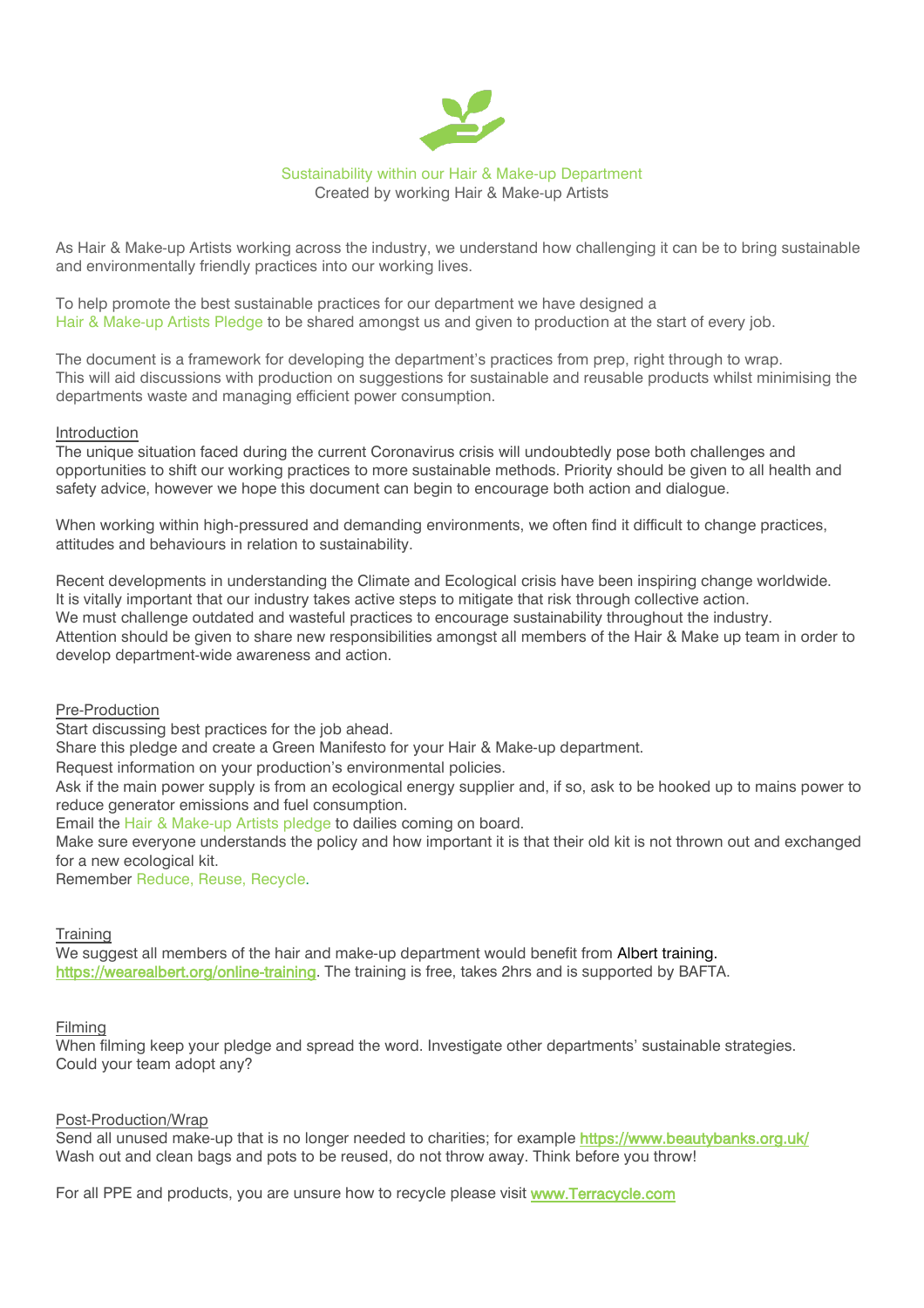

Hair & Make-up Sustainability Pledge in full

1. We pledge as the Hair & Make-up team to take action to reduce our environmental impact

Make Production aware that your Hair & Make-up team are taking action to reduce their environmental impact. Give them your signed Pledge. \*Copy attached below

#### 2. We pledge to order reusable, sustainable and ecological products wherever possible

The initial cost may be slightly higher when ordering reusable products but you will see savings in the long term.

#### 3. We pledge to reduce, reuse and recycle products and equipment

REDUCE what we have in our kits, only buy what we need. REUSE items instead of throwing away. For example - Clean out used decanting bottles and pots, disinfect and reuse. Clean off sharpie (with IPA) and reuse plastic storage bags and bottles. RECYCLE and donate to charities or send to recycling centres.

# We pledge to use an ecological printer

1 million cartridges per day are thrown away. That's a waste we should stop. If printing has to be done request an ecological printer.

# 5. We pledge to use ecologically sound cleaning and laundry products

Use ecological cleaning products, sterilisers, washing powders, soaps, etc. Use ecological, biodegradable face cloths and towels but also make sure they are being disposed of correctly. Consider your department's footprint for water and energy. Washing and drying a load every two days creates around 440kg of CO2 each year, which is equivalent to flying from London to Glasgow and back with 15-mile taxi ride to and from the airports.

#### 6. We pledge to support catering locally sourced produce and serving meat-free days

Environmental impacts of factory farming includes deforestation for animal feed production. The use of man-made fertilisers to grow feed crops causes pollution of soil and water. Eventually land will be degraded causing reduced fertility, soil compaction and desertification.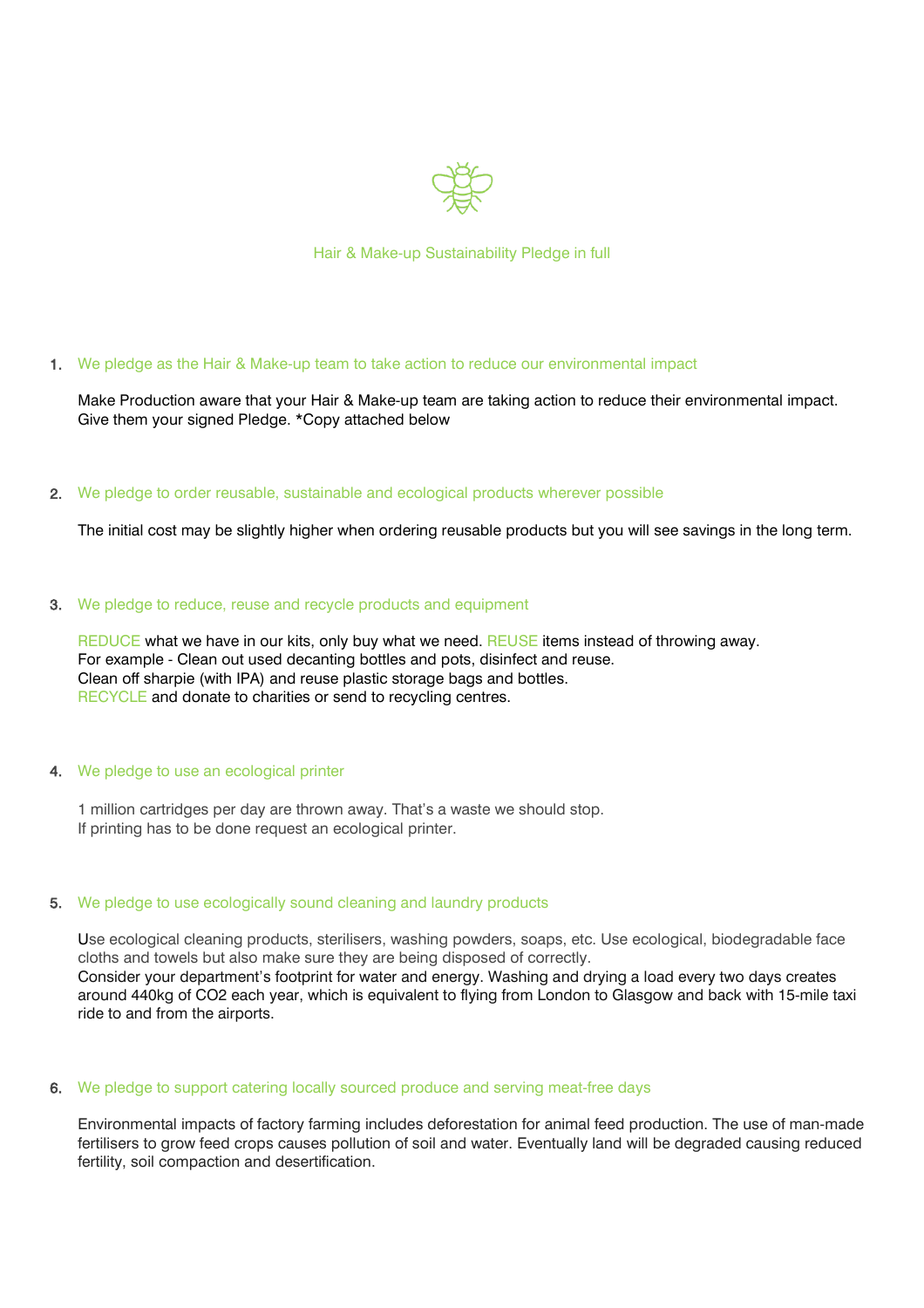

#### 7. We pledge to bring our own water bottles

If production are supplying reusable water bottles, ask that they only order water bottles for people who actually need them in your team as you can supply your own.

#### 8. We pledge to use reusable lunch box, cutlery set and a mug

Use a reusable (bamboo or similar) lunch box and cutlery set and wash them yourself instead of using disposable, plastic, throw away items.

Avoid using disposable tableware; this includes everything from paper plates to tin foil trays and foam boxes. The world is literally awash with plastic pollution so do your bit and don't use single-use forks, knives, spoons, stirrers and straws.

Even if some of these items are made from recyclable plastics, they rarely get recycled again. The sheer volume has made the whole idea of disposables clearly unsustainable.

#### 9. We pledge to use recycling & compost bins on our trucks

Request a recycling bin and, if possible, a compost bin for your truck and enquire about the production's waste and recycling procedures.

There are many reasons why it's important to recycle and compost as much as possible:

It conserves raw materials – making new products out of recycled materials and reduces the need to consume precious resources. Recycling saves energy; it also reduces greenhouse gas emissions, which helps to tackle climate change.

# 10. We pledge to politely decline our wrap gift unless it is sustainably sourced or a donation to a charity

Tell production as a department you will politely decline a wrap gift unless it is sustainably sourced. You would rather production planted trees or the joint cost of the gift was donated to a charity that is helping to combat the ecological disasters of our planet.

The fashion industry has a disastrous impact on the environment. It is the second largest polluter in the world behind the oil industry and the environmental damage is increasing as the industry grows.

However, there are solutions and alternatives to mitigate these problems. The first step lies in building awareness and willingness to change.

See Below for further links and training information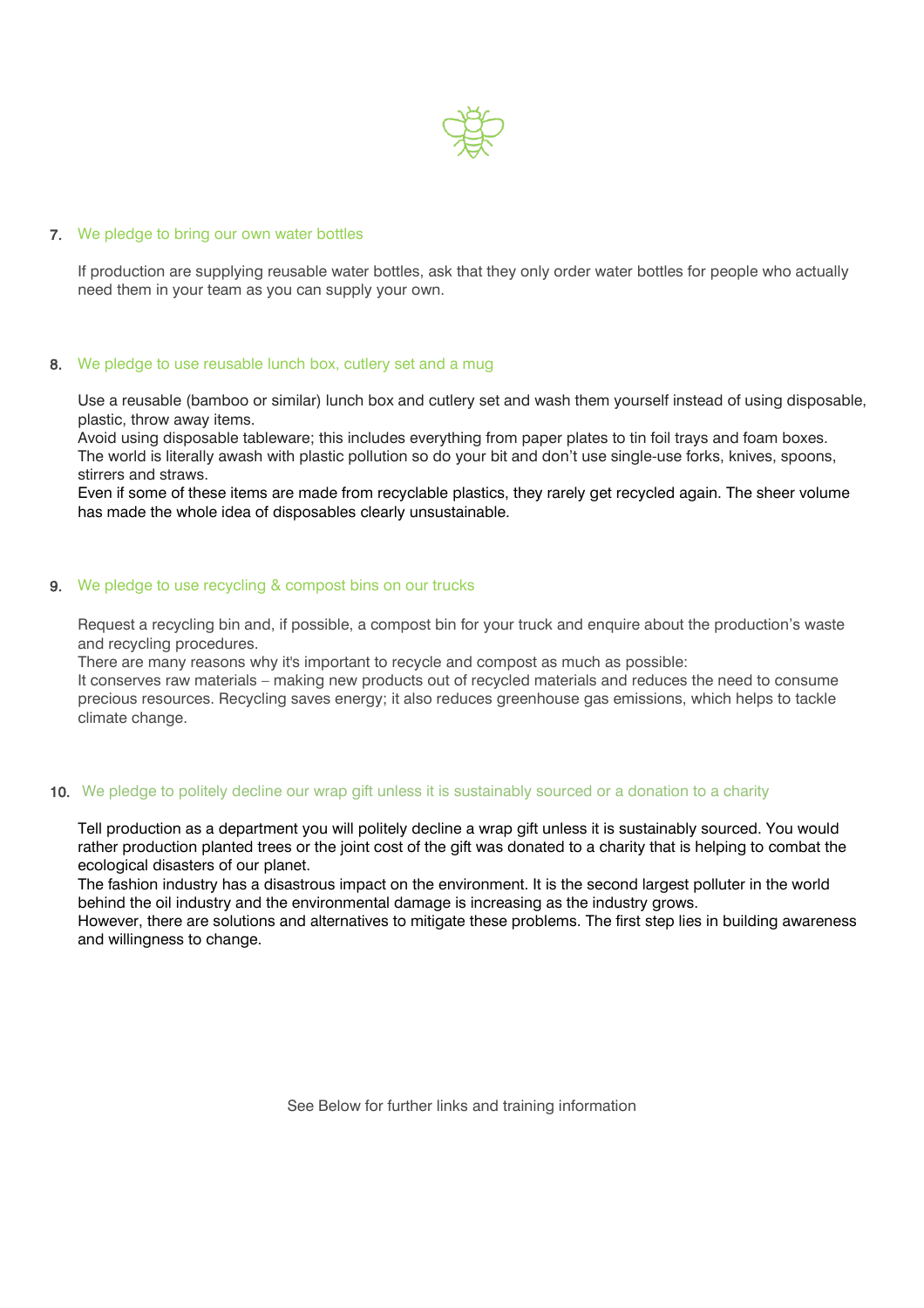

# Useful Resources and further reading

**Shopping** The Ethical Card - Your Hair & Make-up Sustainable Products Directory All the hair and make-up products we need to run a sustainable department [www.theethicalcard.com](http://www.theethicalcard.com/)

**Training** 

Albert - This arm of BAFTA offers a fantastic free 2hr training session on how to reduce your carbon footprint. [wearealbert.org](http://wearealbert.org/)

Albert training <https://wearealbert.org/online-training>

Conscious Beauty Union – Support and education on natural, sustainable & ethical beauty [www.consciousbeautyunion.com](http://www.consciousbeautyunion.com/)

### Action groups

[Cut It](https://cutit.org.uk/) – Film & TV crew led climate action group bringing together ideas and working towards cultural change and policy change on productions and beyond (#crew4climate) [cutit.org.uk](http://cutit.org.uk/) 

Reports

Ecological impact report Albert / BFI / Arup [Screen](https://wearealbert.org/2020/07/22/screen-new-deal/) New Deal Report

Studios Eco info

[Pinewood Studios energy promise](https://www.pinewoodgroup.com/pinewood-today/sustainability-energy) 

[Warner Bros. Studios Leavesden sustainability practices](https://www.wbsl.com/studios/about/sustainability) 

[Elstree Studios Plan a Greener Future](https://www.elstreestudios.co.uk/2019/10/elstree-studios-plan-greener-future/) 

[Spotlight on Ealing Studios: Settling an Example for Sustainability in Studios](https://www.ukscreenalliance.co.uk/news/spotlight-on-ealing-studios-setting-an-example-for-sustainability-in-studios/) – article by the UK Screen Alliance (11 Dec 2018)

Green Screen: Helping London'[s film and TV industry take action on climate change](https://www.london.gov.uk/sites/default/files/green_screen.pdf)

– PDF guide for good practices released by Film London and the Mayor of London for anyone working in London's screen industries (published Apr 2009)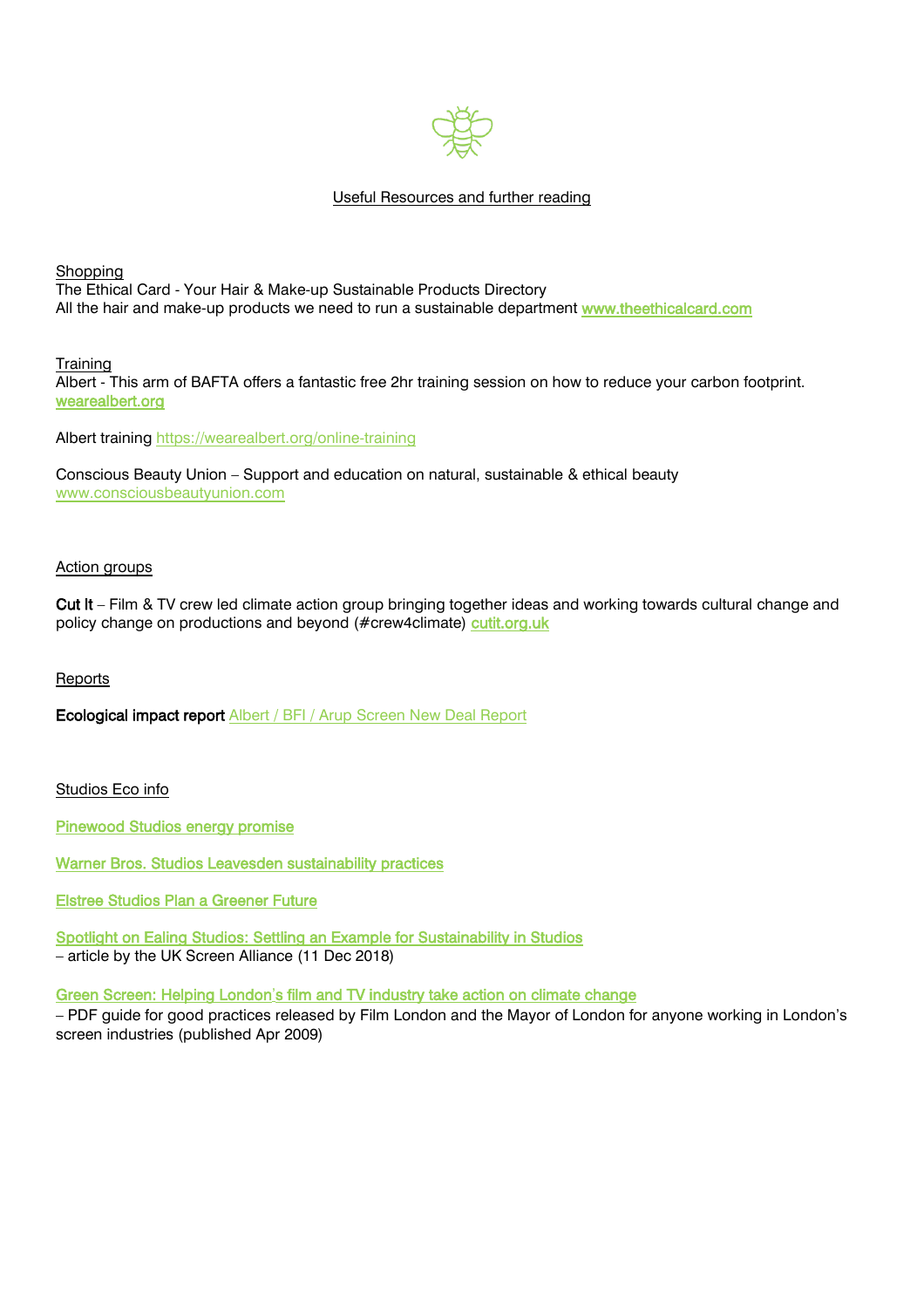

# Useful Resources and further reading cont.

**Printers** <https://energycentral.com/c/ec/ink-waste-environmental-impact-printer-cartridges>

Laundry

<https://www.the-sustainable-fashion-collective.com/2015/07/16/environmental-impact-of-the-washing-machine> <https://www.greenchoices.org/green-living/cleaning/environmental-impacts> <https://www.theguardian.com/environment/green-living-blog/2010/nov/25/carbon-footprint-load-laundry>

Local catering meat free days [https://en.wikipedia.org/wiki/Intensive\\_animal\\_farming](https://en.wikipedia.org/wiki/Intensive_animal_farming) <https://www.oxfordstudent.com/2019/08/22/meat-free-days-do-they-work-2/> https://kaynutrition.com/2017/10/the-benefits-of-eating-local-food/

Reusable lunch boxes <https://friendsoftheearth.uk/plastics/plastic-takeaway-packaging>

Compostable recycling <http://www.slwp.org.uk/what-we-do/recycling-composting/why-it-is-important-to-recycle-and-compost/>

Wrap gift (Bad) <https://www.sustainyourstyle.org/old-environmental-impacts>

Wrap Gift (Good) <https://www.ethicalsuperstore.com/ethical-gifts/> <https://www.wearthlondon.com/ecofriendly-ethical-gifts> <https://www.greentulip.co.uk/> [https://www.treedom.net/en/gift-a-tree?gclid=EAIaIQobChMI1e-FwLC-7AIVk-3tCh1-hQbeEAAYASAAEgI0KfD\\_BwE](https://www.treedom.net/en/gift-a-tree?gclid=EAIaIQobChMI1e-FwLC-7AIVk-3tCh1-hQbeEAAYASAAEgI0KfD_BwE)

This document was produced by the Bectu Hair & Make-up branch and it will continue to evolve over time. If you have any suggestions or any questions regarding this document, please contact us at [bectuhairmakeup@gmail.com](mailto:bectuhairmakeup@gmail.com)

Please see below PDF version of The Pledge to be signed by each of your team